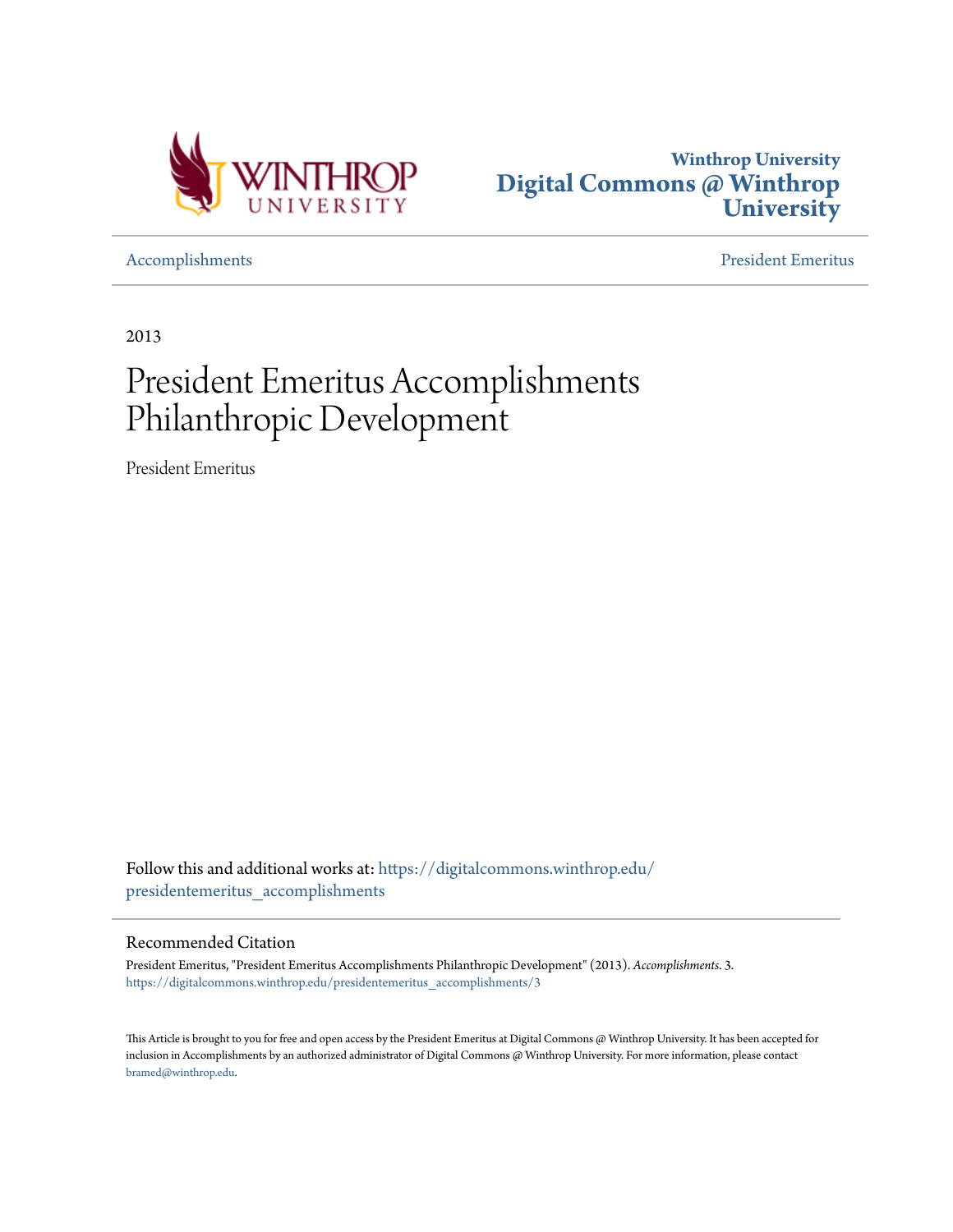

## **President Emeritus Accomplishments Philanthropic Development**

Winthrop College became Winthrop University in its 106th year, and launched its first-ever capital campaign six years later – in Winthrop's 112th year. Those two respective milestones, in 1992 and 1998, both occurred during President Anthony DiGiorgio's presidency – as did the launch of Winthrop's second capital campaign in 2011.

In reflecting on Winthrop's expanded capacity for outreach to donors, DiGiorgio compares building the infrastructure of a modern development operation to the challenge of updating and developing the Winthrop campus utility infrastructure: "We had to work behind the scenes on what could not readily be seen before Winthrop was ready to take on more visible, high-profile initiatives. It took five to six years to move from bare bones operations to more substantive initiatives."

Little by little in those early years, Winthrop's development operations grew in size, quality and technological reach. Each upgrade brought the University improved capacity to grow its philanthropic programs in new ways. From an Annual Fund drive limited to alumni and a small solicitation of local businesses in the early years, Winthrop today is supported by two not-for-profit entities, the [Winthrop](https://www.winthrop.edu/foundation)  [Foundation](https://www.winthrop.edu/foundation) and the Winthrop Real Estate Foundation, each of which engage in an array of private solicitations to support the mission of the University.

Over President Emeritus DiGiorgio's 24 years in office, the number of milestone achievements accelerated. Key among them:

- Winthrop's first capital campaign, *A Lasting Achievement, the Campaign for Winthrop*, which had a goal of \$26 million in gifts and pledges, sailed by the goal and went on to raise \$32 million.
- Winthrop's second capital campaign, *Distinction, the Campaign for Winthrop*, has a goal of \$50 million, and had raised more than \$41 million of that goal by the end of Dr. DiGiorgio's presidency.
- The first seven-figure gift in Winthrop's history was received during the first capital campaign, and three more seven-figure gifts followed.
- Ten more million-dollar-plus gifts had been received during the on-going *Distinction* campaign before Dr. DiGiorgio's retirement from the presidency.
- Annual giving increased by 66% during Dr. DiGiorgio's presidency, with the 2012 fund drive having raised more than half a million dollars.
- Winthrop for the first time began to develop endowed professorships, with six in place in 2013.
- The D.B. Johnson Society, made up of individuals who remember Winthrop in their estate plans, debuted. The Society now counts almost 400 members, with President Emeritus and Mrs. DiGiorgio among them.